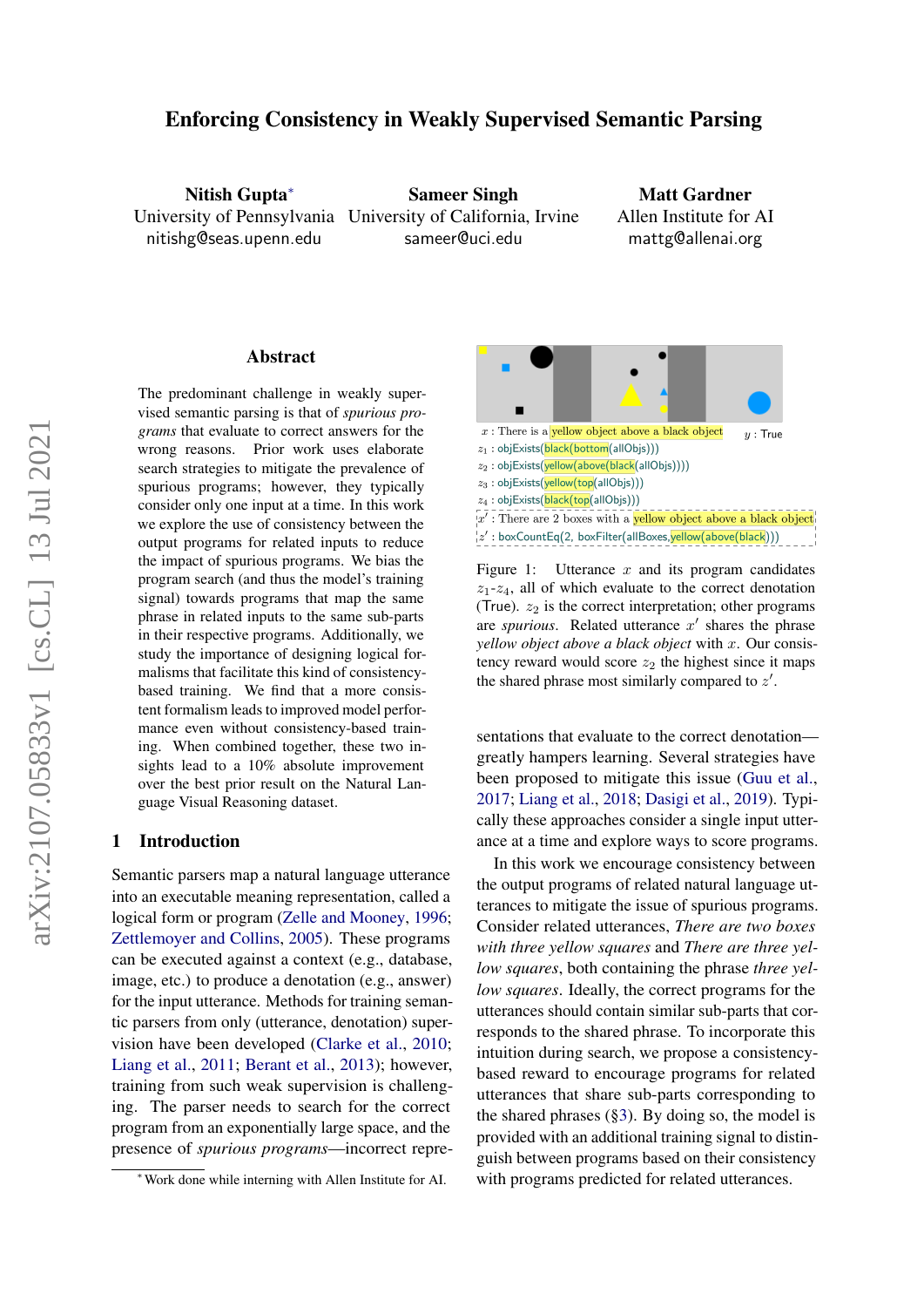We also show the importance of designing the logical language in a manner such that the groundtruth programs for related utterances are consistent with each other. Such consistency in the logical language would facilitate the consistency-based training proposed above, and encourage the semantic parser to learn generalizable correspondence between natural language and program tokens. In the previously proposed language for the Natural Language Visual Reasoning dataset (NLVR; [Suhr](#page-4-8) [et al.,](#page-4-8) [2017\)](#page-4-8), we notice that the use of macros leads to inconsistent interpretations of a phrase depending on its context. We propose changes to this language such that a phrase in different contexts can be interpreted by the same program parts ([§4\)](#page-2-0).

We evaluate our proposed approaches on NLVR using the semantic parser of [Dasigi et al.](#page-4-7) [\(2019\)](#page-4-7) as our base parser. On just replacing the old logical language for our proposed language we see an 8% absolute improvement in consistency, the evaluation metric used for NLVR ([§5\)](#page-3-0). Combining with our consistency-based training leads to further improvements; overall 10% over the best prior model, reporting a new state-of-the-art on the NLVR dataset.

## <span id="page-1-2"></span>2 Background

In this section we provide a background on the NLVR dataset [\(Suhr et al.,](#page-4-8) [2017\)](#page-4-8) and the semantic parser of [Dasigi et al.](#page-4-7) [\(2019\)](#page-4-7).

Natural Language Visual Reasoning (NLVR) dataset contains human-written natural language utterances, where each utterance is paired with 4 synthetically-generated images. Each (utterance, image) pair is annotated with a binary truth-value denotation denoting whether the utterance is true for the image or not. Each image is divided into three *boxes*, where each box contains 1-8 *objects*. Each object has four properties: *position* (x/y coordinates), *color* (black, blue, yellow), *shape* (triangle, square, circle), and *size* (small, medium, large). The dataset also provides a structured representation of each image which we use in this paper. Figure [1](#page-0-0) shows an example from the dataset.

Weakly supervised iterative search parser We use the semantic parser of [Dasigi et al.](#page-4-7) [\(2019\)](#page-4-7) which is a grammar-constrained encoder-decoder with attention model from [Krishnamurthy et al.](#page-4-9) [\(2017\)](#page-4-9). It learns to map a natural language utterance  $x$  into a program  $z$  such that it evaluates to the

correct denotation  $y = [z]^r$  when executed against<br>the structured image representation  $r$ . Design at all the structured image representation  $r$ . [Dasigi et al.](#page-4-7) [\(2019\)](#page-4-7) use a manually-designed, typed, variablefree, functional query language for NLVR, inspired by the GeoQuery language [\(Zelle and Mooney,](#page-4-0) [1996\)](#page-4-0).

Given a dataset of triples  $(x_i, c_i, y_i)$ , where  $x_i$  is an utterance,  $c_i$  is the set of images associated to it, and  $y_i$  is the set of corresponding denotations, their approach iteratively alternates between two phases to train the parser: Maximum marginal likelihood (MML) and a Reward-based method (RBM). In MML, for an utterance  $x_i$ , the model maximizes the marginal likelihood of programs in a given set of logical forms  $Z_i$ , all of which evaluate to the correct denotation. The set  $Z_i$  is constructed either by performing a heuristic search, or generated from a trained semantic parser.

<span id="page-1-1"></span>The reward-based method maximizes the (approximate) expected value of a reward function R.

$$
\max_{\theta} \sum_{\forall i} \mathbb{E}_{\tilde{p}(z_i|x_i;\theta)} \mathcal{R}(x_i, z_i, c_i, y_i) \qquad (1)
$$

Here,  $\tilde{p}$  is the *re-normalization* of the probabilities assigned to the programs on the beam, and the reward function  $\mathcal{R} = 1$  if  $z_i$  evaluates to the correct denotation for all images in  $c_i$ , or 0 otherwise. Please refer [Dasigi et al.](#page-4-7) [\(2019\)](#page-4-7) for details.

#### <span id="page-1-0"></span>3 Consistency reward for programs

Consider the utterance  $x = There$  is a yellow object *above a black object* in Figure [1.](#page-0-0) There are many program candidates decoded in search that evaluate to the correct denotation. Most of them are *spurious*, i.e., they do not represent the meaning of the utterance and only coincidentally evaluate to the correct output. The semantic parser is expected to distinguish between the correct program and spurious ones by identifying correspondence between parts of the utterance and the program candidates. Consider a related utterance  $x'$  = *There are 2 boxes with a yellow object above a black object*. The parser should prefer programs for  $x$  and  $x'$ which contain similar sub-parts corresponding to the shared phrase p = *yellow object above a black object*. That is, the parser should be consistent in its interpretation of a phrase in different contexts. To incorporate this intuition during program search, we propose an additional reward to programs for an utterance that are consistent with programs for a related utterance.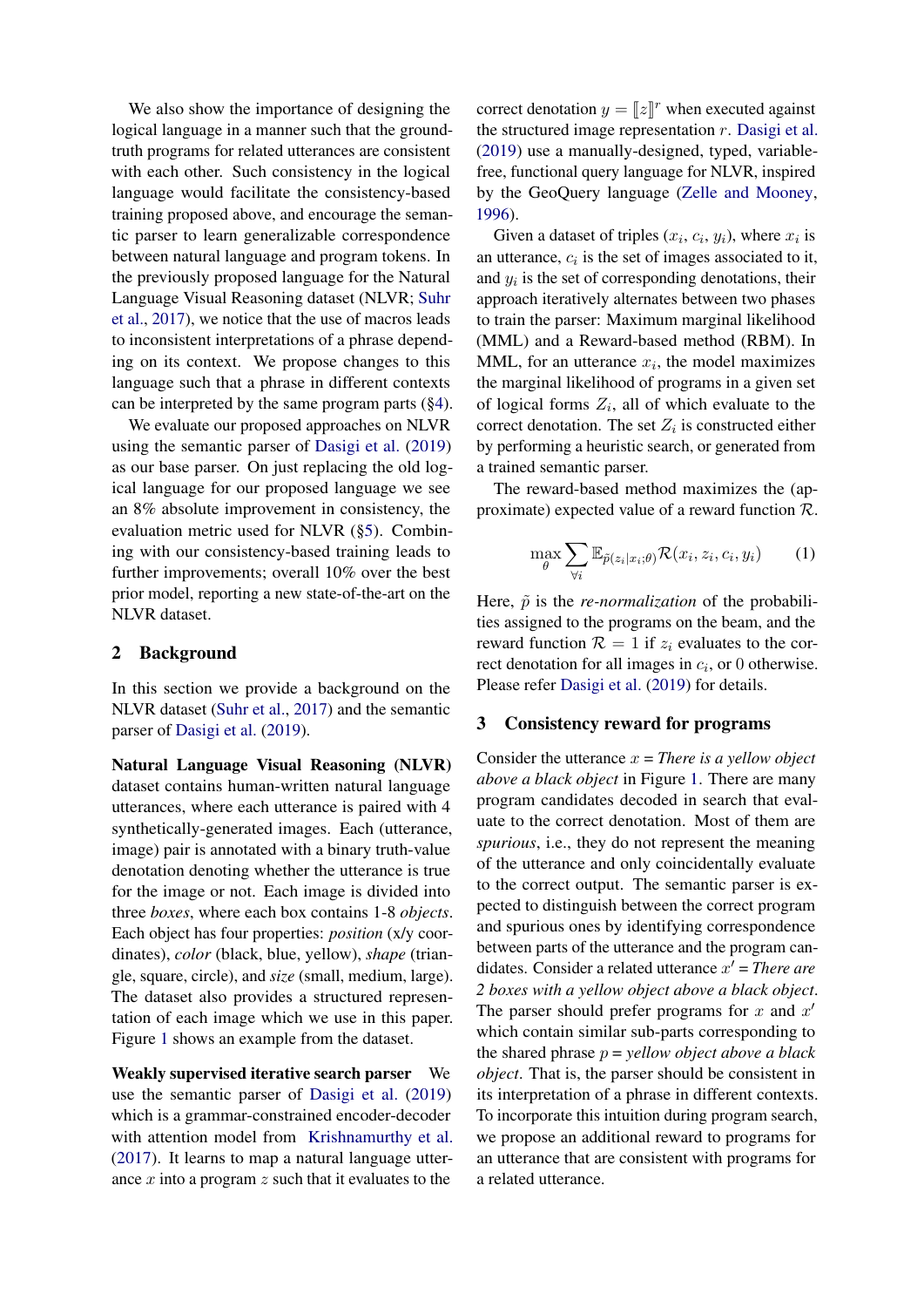Specifically, consider two related utterances  $x$ and  $x'$  that share a phrase  $p$ . We compute a reward for a program candidate  $z$  of  $x$  based on how similarly it maps the phrase  $p$  as compared to a program candidate  $z'$  of  $x'$ . To compute this reward we need (a) *relevant program parts* in  $z$  and  $z'$  that correspond to the phrase p, and (b) a *consistency reward* that measures consistency between those parts.

(a) Relevant program parts Let us first see how to identify relevant parts of a program  $z$  that correspond to a phrase  $p$  in the utterance.

Our semantic parser (from [Krishnamurthy et al.](#page-4-9) [\(2017\)](#page-4-9)) outputs a linearized version of the program  $z = [z^1, \dots, z^T]$ , decoding one action at a time from the logical language. At each time step, the parser predicts a normalized attention vector over the tokens of the utterance, denoted by  $[a_1^t, \ldots, a_N^t]$  for the  $z^t$  action. Here,  $\sum_{i=1}^N a_i^t = 1$ and  $a_i^t \geq 0$  for  $i \in [1, N]$ . We use these attention values as a relevance score between a program action and the utterance tokens. Given the phrase  $p$  with token span  $[m, n]$ , we identify the relevant actions in z as the ones whose total attention score over the tokens in p exceeds a heuristically-chosen threshold  $\tau = 0.6$ .

$$
A(z,p) = \left\{ z^t \mid t \in [1,T] \text{ and } \sum_{i=m}^n a_i^t \ge \tau \right\}
$$
 (2)

This set of program actions  $A(z, p)$  is considered to be generated due to the phrase p. For example, for utterance *There is a yellow object above a black object*, with program objExists(yellow(above(black(allObjs))), this approach could identify that for the phrase *yellow object above a black object* the actions corresponding to the functions yellow, above, and black are relevant.

(b) Consistency reward Now, we will define a reward for the program z based on how consistent its mapping of the phrase  $p$  is w.r.t. the program  $z'$  of a related utterance. Given a related program  $z'$  and its relevant action set  $A(z', p)$ , we define the consistency reward  $S(z, z', p)$  as the F1 score for the action set  $A(z, p)$  when compared to  $A(z', p)$ . If there are multiple shared phrases  $p_i$ between x and  $x'$ , we can compute a weighted average of different  $S(z, z', p_i)$  to compute a singular consistency reward  $S(z, z')$  between the programs  $z$  and  $z'$ . In this work, we only consider a single shared phrase  $p$  between the related utterances, hence  $S(z, z', p) = S(z, z', p)$  in our paper.

As we do not know the gold program for  $x'$ , we decode top-K program candidates using beamsearch and discard the ones that do not evaluate to the correct denotation. We denote this set of programs by  $Z_c'$ . Now, to compute a consistency reward  $\mathcal{C}(x, z, x')$  for the program z of x,we take a weighted average of  $S(z, z')$  for different  $z' \in Z'_c$ where the weights correspond to the probability of the program  $z'$  as predicted by the parser.

$$
\mathcal{C}(x, z, x') = \sum_{z' \in Z'_c} \tilde{p}(z'|x'; \theta) S(z, z')
$$
 (3)

**Consistency reward based parser** Given  $x$  and a related utterance  $x'$ , we use  $\mathcal{C}(x, z, x')$  as an additional reward in Eq. [1](#page-1-1) to upweight programs for x that are consistent with programs for  $x'$ .

$$
\max_{\theta} \sum_{\forall i} \mathbb{E}_{\tilde{p}(z_i|x_i;\theta)} \big[ \mathcal{R}(x_i, z_i, c_i, y_i) + \mathcal{C}(x_i, z_i, x'_i) \big]
$$

This consistency-based reward pushes the parser's probability mass towards programs that have consistent interpretations across related utterances, thus providing an additional training signal over simple denotation accuracy. The formulation presented in this paper assumes that there is a single related utterance  $x'$  for the utterance  $x$ . If multiple related utterances are considered, the consistency reward  $\mathcal{C}(x, z, x'_j)$  for different related utterances  $x'_j$  can be summed/averaged to compute a single consistency reward  $\mathcal{C}(x, z)$  the program z of utterance x based on all the related utterances.

## <span id="page-2-0"></span>4 Consistency in Language

The consistency reward ([§3\)](#page-1-0) makes a key assumption about the logical language in which the utterances are parsed: that the gold programs for utterances sharing a natural language phrase actually correspond to each other. For example, that the phrase *yellow object above a black object* would always get mapped to yellow(above(black)) irrespective of the utterance it occurs in.

On analyzing the logical language of [Dasigi et al.](#page-4-7) [\(2019\)](#page-4-7), we find that this assumption does not hold true. Let us look at the following examples:

x1: *There are items of at least two different colors*  $z_1$ : objColorCountGrtEq(2, allObjs)

x2: *There is a box with items of at least two different colors*

 $z_2$ : boxExists(

memberColorCountGrtEq(2, allBoxes))

Here the phrase *items of at least two different colors*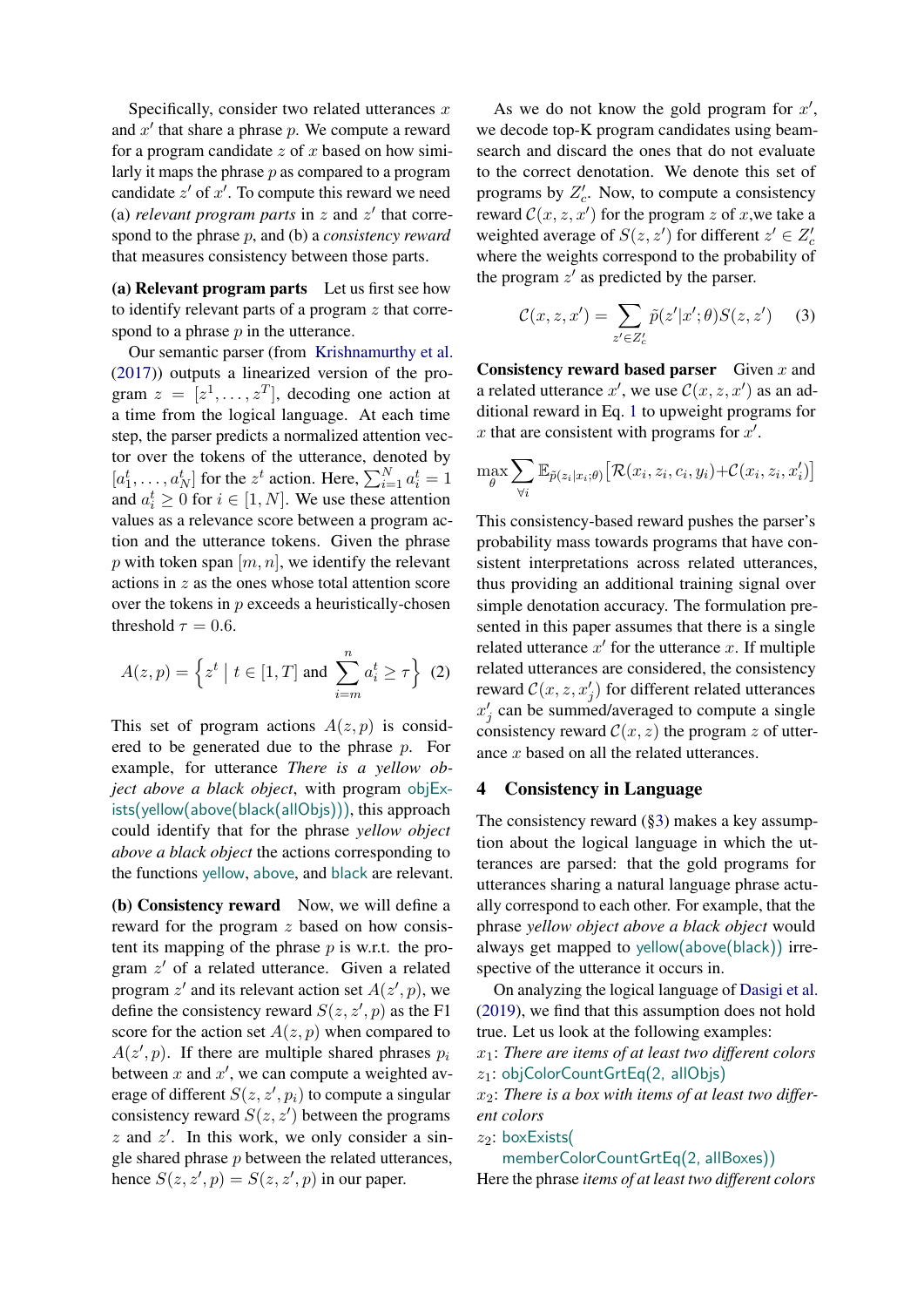<span id="page-3-2"></span>

| Model                                     | Dev  |      | Test-P |                  | Test-H |       |
|-------------------------------------------|------|------|--------|------------------|--------|-------|
|                                           | Acc. |      |        | Cons. Acc. Cons. | Acc.   | Cons. |
| ABS. SUP. (Goldman et al., 2018)          | 84.3 | 66.3 | 81.7   | 60.1             |        |       |
| ABS. SUP. + RERANK (Goldman et al., 2018) | 85.7 | 67.4 | 84.0   | 65.0             | 82.5   | 63.9  |
| ITERATIVE SEARCH (Dasigi et al., 2019)    | 85.4 | 64.8 | 82.4   | 61.3             | 82.9   | 64.3  |
| + Logical Language Design (ours)          | 88.2 | 73.6 | 86.0   | 69.6             |        |       |
| + Consistency Reward (ours)               | 89.6 | 75.9 | 86.3   | 71.0             | 89.5   | 74.O  |

Table 1: **Performance on NLVR:** Design changes in the logical language and consistency-based training, both significantly improve performance. Larger improvements in consistency indicate that our approach efficiently tackles spurious programs.

is interpreted differently in the two utterances. In  $x_2$ , a macro function memberColorCountGrtEq is used, which internally calls objColorCountGrtEq for each *box* in the image. Now consider,

x3: *There is a tower with exactly one block*

 $z_3$ : boxExists(memberObjCountEq(1,allBoxes)) x4: *There is a tower with a black item on the top*  $z_4$ : objExists(black(top(allObjs)))

Here the phrase *There is a tower* is interpreted differently:  $z_3$  uses a macro for filtering boxes based on their object count and interprets the phrase using boxExists. In the absence of a complex macro for checking *black item on the top*,  $z_4$  resorts to using objExists making the interpretation of the phrase inconsistent. These examples highlight that these macros, while they shorten the search for programs, make the language inconsistent.

We make the following changes in the logical language to make it more consistent. Recall from [§2](#page-1-2) that each NLVR image contains 3 boxes each of which contains 1-8 objects. We remove macro functions like memberColorCountGrtEq, and introduce a generic boxFilter function. This function takes two arguments, a set of *boxes* and a filtering function f: Set $[Obj] \rightarrow$  bool, and prunes the input set of boxes to the ones whose objects satisfies the filter f. By doing so, our language is able to reuse the same object filtering functions across different utterances. In this new language, the gold program for the utterance  $x_2$  would be

# $z_2$ : boxCountEq(1, boxFilter(allBoxes, objColorCountGrtEq(2)))

By doing so, our logical language can now consistently interpret the phrase *items of at least two different colors* using the object filtering function f: objColorCountGrtEq(2) across both  $x_1$  and  $x_2$ . Similarly, the gold program for  $x_4$  in the new logical language would be

 $z_4$ : boxExists(boxFilter(allBoxes, black(top))) making the interpretation of *There is a box* consistent with  $x_3$ . Please refer appendix [§A](#page-5-0) for details.

# <span id="page-3-0"></span>5 Experiments

Dataset We report results on the standard development, public-test, and hidden-test splits of NLVR. The training data contains 12.4k (utterance, image) pairs where each of 3163 utterances are paired with 4 images. Each evaluation set roughly contains 270 unique utterances.

Evaluation Metrics (1) *Accuracy* measures the proportion of examples for which the correct denotation is predicted. (2) Since each utterance in NLVR is paired with 4 images, a *consistency* metric is used, which measures the proportion of utterances for which the correct denotation is predicted for all associated images. Improvement in this metric is indicative of correct program prediction as it is unlikely for a spurious program to correctly make predictions on multiple images.

Experimental details We use the same parser, training methodology, and hyper-parameters as [Dasigi et al.](#page-4-7) [\(2019\)](#page-4-7). For discovering related utterances, we manually identify ∼10 sets of equivalent phrases that are common in NLVR. For example, *there are* NUM *boxes*, COLOR1 *block on a* COLOR2 *block*, etc. For each utterance that contains a particular phrase, we pair it with one other randomly chosen utterance that shares the phrase. We make 1579 utterance pairs in total. Refer ap-pendix [§B](#page-5-1) for details about data creation.<sup>[1](#page-3-1)</sup>

Baselines We compare against the state-of-theart models; ABS. SUP. [\(Goldman et al.,](#page-4-10) [2018\)](#page-4-10) that

<span id="page-3-1"></span><sup>&</sup>lt;sup>1</sup>We release the data and code at [https://www.](https://www.github.com/nitishgupta/allennlp-semparse/tree/nlvr-v2/scripts/nlvr_v2) [github.com/nitishgupta/allennlp-semparse/tree/nlvr-v2/](https://www.github.com/nitishgupta/allennlp-semparse/tree/nlvr-v2/scripts/nlvr_v2) [scripts/nlvr](https://www.github.com/nitishgupta/allennlp-semparse/tree/nlvr-v2/scripts/nlvr_v2)\_v2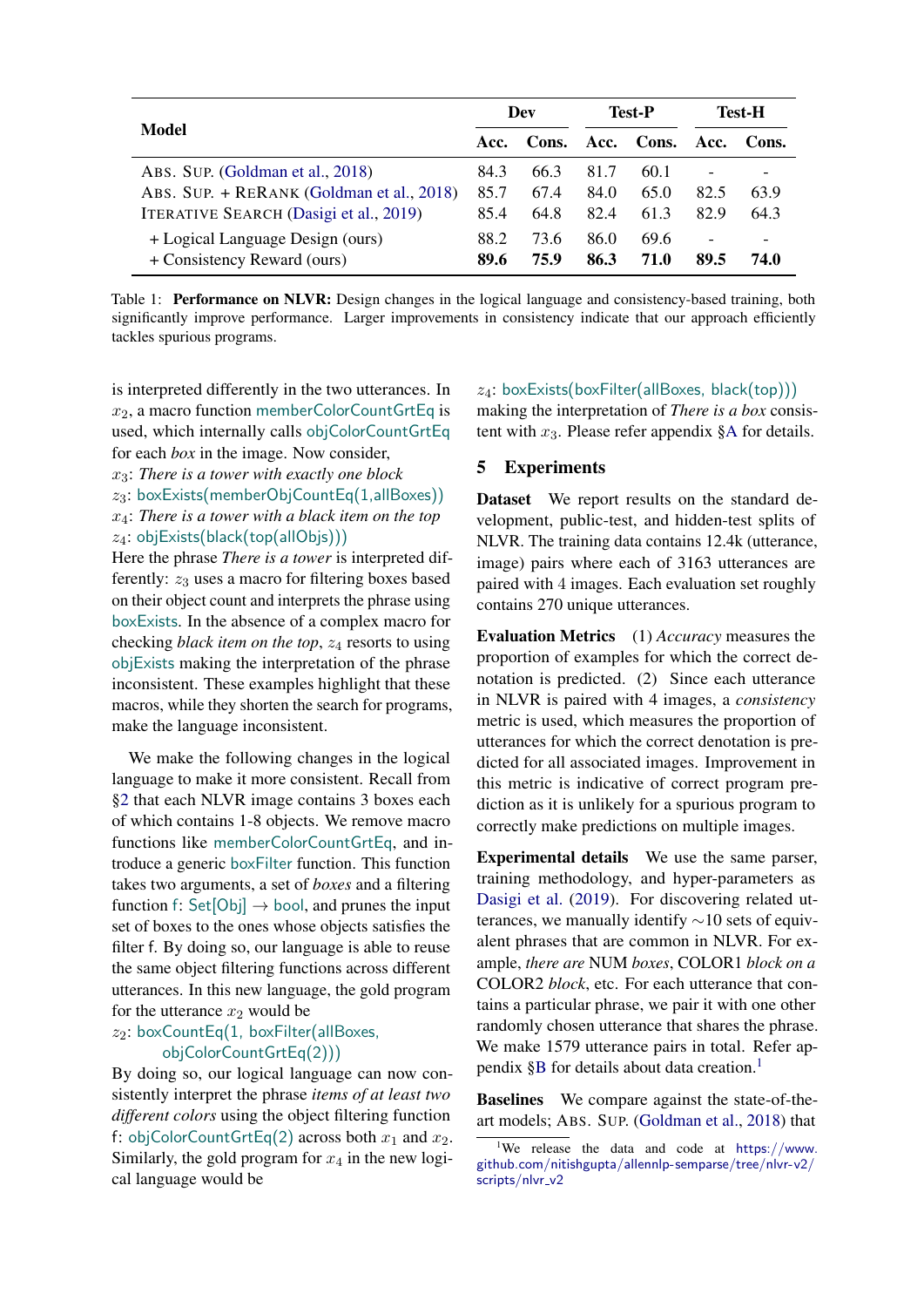uses abstract examples, ABS. SUP. + RERANK that uses additional data and reranking, and the iterative search parser of [Dasigi et al.](#page-4-7) [\(2019\)](#page-4-7).

Results Table [1](#page-3-2) compares the performance of our two proposed methods to enforce consistency in the decoded programs with the previous approaches. We see that changing the logical language to a more consistent one ([§4\)](#page-2-0) significantly improves performance: the accuracy improves by 2-4% and consistency by 4-8% on the dev. and public-test sets. Additionally, training the parser using our proposed consistency reward ([§3\)](#page-1-0) further improves performance: accuracy improves by 0.3-0.4% but the consistency significantly improves by  $1.4$ -[2](#page-4-11).3%.<sup>2</sup> On the hidden-test set of NLVR, our final model improves accuracy by 7% and consistency by 10% compared to previous approaches. Larger improvements in consistency across evaluation sets indicates that our approach to enforce consistency between programs of related utterances greatly reduces the impact of spurious programs.

### 6 Conclusion

We proposed two approaches to mitigate the issue of spurious programs in weakly supervised semantic parsing by enforcing consistency between output programs. First, a consistency based reward that biases the program search towards programs that map the same phrase in related utterances to similar sub-parts. Such a reward provides an additional training signal to the model by leveraging related utterances. Second, we demonstrate the importance of logical language design such that it facilitates such consistency-based training. The two approaches combined together lead to significant improvements in the resulting semantic parser.

## Acknowledgement

We would like to thank Pradeep Dasigi for helping us with the code for preprocessing NLVR and the Iterative Search model, Alane Suhr for getting us our model's evaluation results on the hidden test set in a timely manner, and the anonymous reviewers for their helpful comments. This work is supported in part by NSF award #IIS-1817183.

#### References

- <span id="page-4-4"></span>Jonathan Berant, Andrew Chou, Roy Frostig, and Percy Liang. 2013. Semantic parsing on Freebase from Question-Answer pairs. In *EMNLP*.
- <span id="page-4-2"></span>James Clarke, Dan Goldwasser, Ming-Wei Chang, and Dan Roth. 2010. Driving semantic parsing from the world's response. In *CoNLL*.
- <span id="page-4-7"></span>Pradeep Dasigi, Matt Gardner, Shikhar Murty, Luke Zettlemoyer, and E. Hovy. 2019. Iterative search for weakly supervised semantic parsing. In *NAACL-HLT*.
- <span id="page-4-12"></span>Rotem Dror, Segev Shlomov, and Roi Reichart. 2019. Deep dominance-how to properly compare deep neural models. In *ACL*.
- <span id="page-4-10"></span>Omer Goldman, Veronica Latcinnik, Udi Naveh, A. Globerson, and Jonathan Berant. 2018. Weaklysupervised semantic parsing with abstract examples. In *ACL*.
- <span id="page-4-5"></span>Kelvin Guu, Panupong Pasupat, E. Liu, and Percy Liang. 2017. From language to programs: Bridging reinforcement learning and maximum marginal likelihood. In *ACL*.
- <span id="page-4-9"></span>Jayant Krishnamurthy, Pradeep Dasigi, and Matt Gardner. 2017. Neural semantic parsing with type constraints for semi-structured tables. In *EMNLP*.
- <span id="page-4-6"></span>Chen Liang, Mohammad Norouzi, Jonathan Berant, Quoc V. Le, and N. Lao. 2018. Memory augmented policy optimization for program synthesis and semantic parsing. In *NeurIPS*.
- <span id="page-4-3"></span>Percy S. Liang, Michael I. Jordan, and Dan Klein. 2011. Learning dependency-based compositional semantics. *Computational Linguistics*.
- <span id="page-4-8"></span>Alane Suhr, M. Lewis, James Yeh, and Yoav Artzi. 2017. A corpus of natural language for visual reasoning. In *ACL*.
- <span id="page-4-0"></span>John M Zelle and Raymond J Mooney. 1996. Learning to parse database queries using inductive logic programming. In *Proceedings of the national conference on artificial intelligence*.
- <span id="page-4-1"></span>Luke S Zettlemoyer and Michael Collins. 2005. Learning to map sentences to logical form: structured classification with probabilistic categorial grammars. In *UAI '05*.

<span id="page-4-11"></span><sup>&</sup>lt;sup>2</sup>We report average performance across 10 runs trained with different random seeds. All improvements in consistency are statistically significant (p-value  $< 0.05$ ) based on the stochastic ordering test [\(Dror et al.,](#page-4-12) [2019\)](#page-4-12).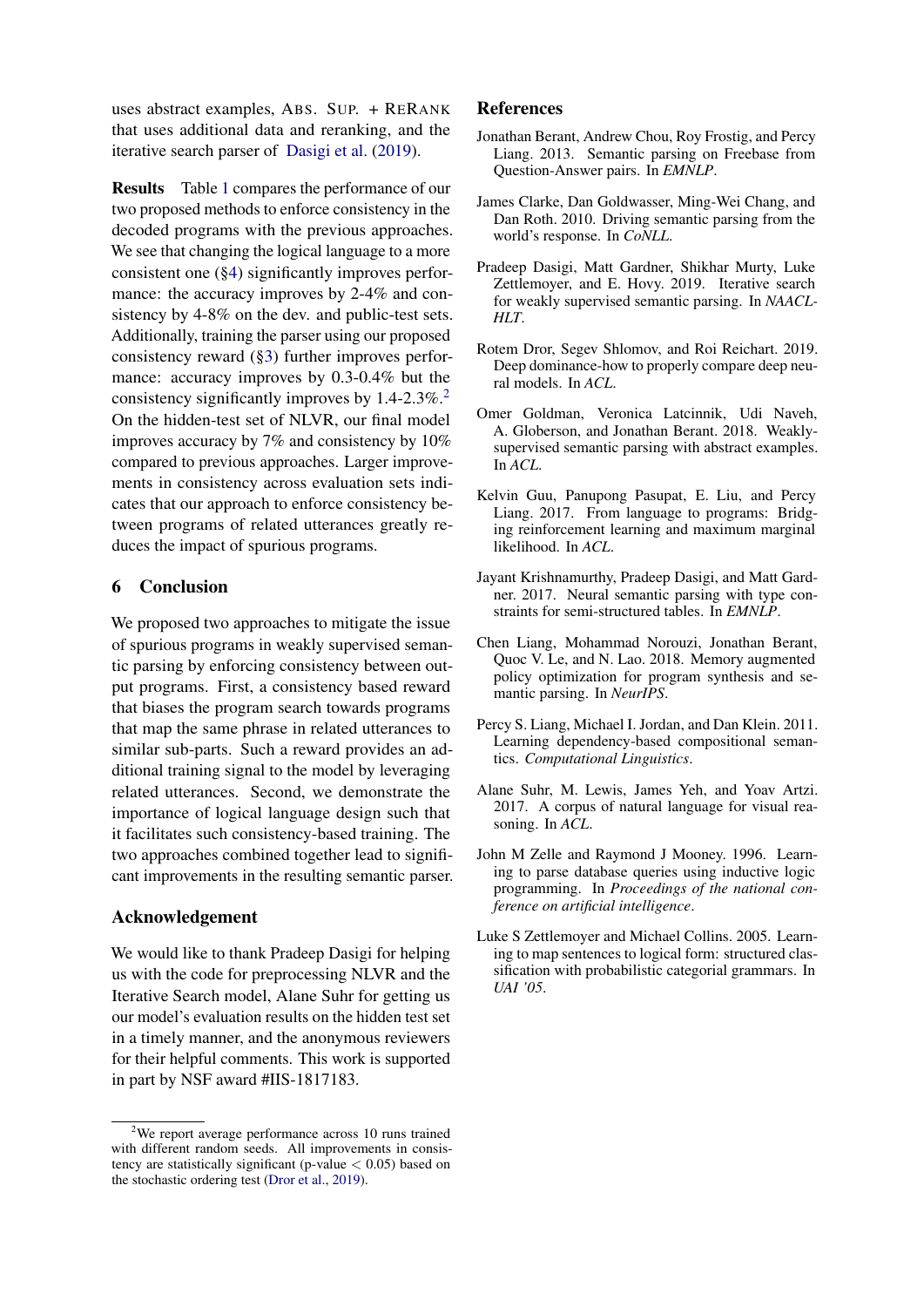### <span id="page-5-0"></span>A Logical language details

In Figure [2,](#page-6-0) we show an example utterance with its gold program according to our proposed logical language. We use function composition and function currying to maintain the variable-free nature of our language. For example, action  $z^7$ uses function composition to create a function from Set[Object]  $\rightarrow$  bool by composing two functions, from Set[Object]  $\rightarrow$  bool and Set[Object]  $\rightarrow$  Set[Object]. Similarly, action  $z^{11}$  creates a function from Set $[Object] \rightarrow Set[Object]$  by composing two functions with the same signature.

Actions  $z^8$  -  $z^{10}$  use function currying to curry the 2-argument function objectCountGtEq by giving it one int=2 argument. This results in a 1-argument function objectCountGtEq(2) from  $Set[Object] \rightarrow bool.$ 

## <span id="page-5-1"></span>B Dataset details

To discover related utterance pairs within the NLVR dataset, we manually identify 11 sets of phrases that commonly occur in NLVR and can be interpreted in the same manner:

- 1. { COLOR block at the base, the base is COLOR }
- 2. { COLOR block at the top, the top is COLOR }
- 3. { COLOR1 object above a COLOR2 object }
- 4. { COLOR1 block on a COLOR2 block, COLOR1 block over a COLOR2 block }
- 5. { a COLOR tower }
- 6. { there is one tower, there is only one tower, there is one box, there is only one box }
- 7. { there are exactly NUMBER towers, there are exactly NUMBER boxes }
- 8. { NUMBER different colors }
- 9. { with NUMBER COLOR items, with NUMBER COLOR blocks, with NUMBER COLOR objects }
- 10. { at least NUMBER COLOR items, at least NUMBER COLOR blocks, at least NUMBER COLOR objects }

11. { with NUMBER COLOR SHAPE, are NUM-BER COLOR SHAPE, with only NUM-BER COLOR SHAPE, are only NUMBER COLOR SHAPE }

In each phrase, we replace the abstract COLOR, NUMBER, SHAPE token with all possible options from the NLVR dataset to create grounded phrases. For example, *black block at the top*, *yellow object above a blue object*. For each set of equivalent grounded phrases, we identify the set of utterances that contains any of the phrase. For each utterance in that set, we pair it with 1 randomly chosen utterance from that set. Overall, we identify related utterances for 1420 utterances (out of 3163) and make 1579 pairings in total; if an utterance contains two phrases of interest, it can be paired with more than 1 utterance.